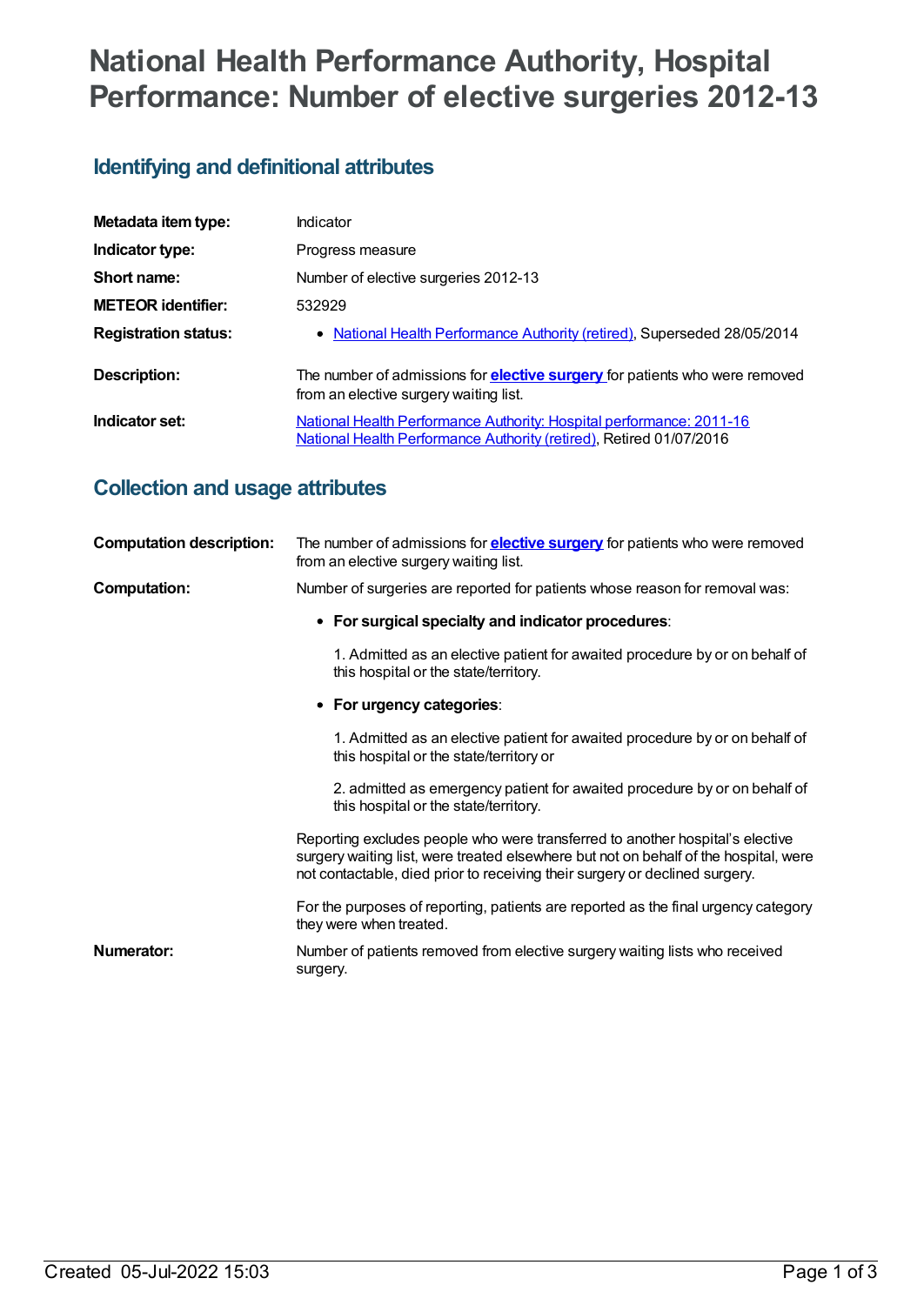| Establishment-organisation identifier (Australian), NNX[X]NNNNN<br><b>Data Source</b><br><b>National Elective Surgery Waiting Times Data Collection</b><br>NMDS / DSS<br>Elective surgery waiting times (removals data) NMDS 2012-13<br>Data Element / Data Set-<br>Elective surgery waiting list episode-reason for removal from a waiting list,<br>code N<br><b>Data Source</b><br><b>National Elective Surgery Waiting Times Data Collection</b><br>NMDS / DSS<br>Elective surgery waiting times (removals data) NMDS 2012-13<br>Hospital, elective surgery clinical <i>urgency category</i> , selected surgical<br>specialities, and indicator procedures.<br>Data Element / Data Set-<br><b>Disaggregation data</b><br>elements:<br>Elective surgery waiting list episode—clinical urgency, code N<br>Data Source<br><b>National Elective Surgery Waiting Times Data Collection</b><br>NMDS / DSS<br><b>Elective surgery waiting times (removals data) NMDS 2012-13</b><br>Data Element / Data Set-<br>Elective surgery waiting list episode—surgical specialty (of scheduled doctor).<br>code NN<br>Data Source<br><b>National Elective Surgery Waiting Times Data Collection</b><br>NMDS / DSS<br>Elective surgery waiting times (removals data) NMDS 2012-13<br>Data Element / Data Set-<br>Elective surgery waiting list episode-indicator procedure, code NN<br>Data Source<br><b>National Elective Surgery Waiting Times Data Collection</b><br>NMDS / DSS | Numerator data elements: | Data Element / Data Set-                                    |
|-----------------------------------------------------------------------------------------------------------------------------------------------------------------------------------------------------------------------------------------------------------------------------------------------------------------------------------------------------------------------------------------------------------------------------------------------------------------------------------------------------------------------------------------------------------------------------------------------------------------------------------------------------------------------------------------------------------------------------------------------------------------------------------------------------------------------------------------------------------------------------------------------------------------------------------------------------------------------------------------------------------------------------------------------------------------------------------------------------------------------------------------------------------------------------------------------------------------------------------------------------------------------------------------------------------------------------------------------------------------------------------------------------------------------------------------------------------------------|--------------------------|-------------------------------------------------------------|
|                                                                                                                                                                                                                                                                                                                                                                                                                                                                                                                                                                                                                                                                                                                                                                                                                                                                                                                                                                                                                                                                                                                                                                                                                                                                                                                                                                                                                                                                       |                          |                                                             |
|                                                                                                                                                                                                                                                                                                                                                                                                                                                                                                                                                                                                                                                                                                                                                                                                                                                                                                                                                                                                                                                                                                                                                                                                                                                                                                                                                                                                                                                                       |                          |                                                             |
|                                                                                                                                                                                                                                                                                                                                                                                                                                                                                                                                                                                                                                                                                                                                                                                                                                                                                                                                                                                                                                                                                                                                                                                                                                                                                                                                                                                                                                                                       |                          |                                                             |
|                                                                                                                                                                                                                                                                                                                                                                                                                                                                                                                                                                                                                                                                                                                                                                                                                                                                                                                                                                                                                                                                                                                                                                                                                                                                                                                                                                                                                                                                       |                          |                                                             |
|                                                                                                                                                                                                                                                                                                                                                                                                                                                                                                                                                                                                                                                                                                                                                                                                                                                                                                                                                                                                                                                                                                                                                                                                                                                                                                                                                                                                                                                                       |                          |                                                             |
|                                                                                                                                                                                                                                                                                                                                                                                                                                                                                                                                                                                                                                                                                                                                                                                                                                                                                                                                                                                                                                                                                                                                                                                                                                                                                                                                                                                                                                                                       |                          |                                                             |
|                                                                                                                                                                                                                                                                                                                                                                                                                                                                                                                                                                                                                                                                                                                                                                                                                                                                                                                                                                                                                                                                                                                                                                                                                                                                                                                                                                                                                                                                       |                          |                                                             |
|                                                                                                                                                                                                                                                                                                                                                                                                                                                                                                                                                                                                                                                                                                                                                                                                                                                                                                                                                                                                                                                                                                                                                                                                                                                                                                                                                                                                                                                                       |                          |                                                             |
|                                                                                                                                                                                                                                                                                                                                                                                                                                                                                                                                                                                                                                                                                                                                                                                                                                                                                                                                                                                                                                                                                                                                                                                                                                                                                                                                                                                                                                                                       |                          |                                                             |
|                                                                                                                                                                                                                                                                                                                                                                                                                                                                                                                                                                                                                                                                                                                                                                                                                                                                                                                                                                                                                                                                                                                                                                                                                                                                                                                                                                                                                                                                       |                          |                                                             |
|                                                                                                                                                                                                                                                                                                                                                                                                                                                                                                                                                                                                                                                                                                                                                                                                                                                                                                                                                                                                                                                                                                                                                                                                                                                                                                                                                                                                                                                                       |                          |                                                             |
|                                                                                                                                                                                                                                                                                                                                                                                                                                                                                                                                                                                                                                                                                                                                                                                                                                                                                                                                                                                                                                                                                                                                                                                                                                                                                                                                                                                                                                                                       |                          |                                                             |
|                                                                                                                                                                                                                                                                                                                                                                                                                                                                                                                                                                                                                                                                                                                                                                                                                                                                                                                                                                                                                                                                                                                                                                                                                                                                                                                                                                                                                                                                       | Disaggregation:          |                                                             |
|                                                                                                                                                                                                                                                                                                                                                                                                                                                                                                                                                                                                                                                                                                                                                                                                                                                                                                                                                                                                                                                                                                                                                                                                                                                                                                                                                                                                                                                                       |                          |                                                             |
|                                                                                                                                                                                                                                                                                                                                                                                                                                                                                                                                                                                                                                                                                                                                                                                                                                                                                                                                                                                                                                                                                                                                                                                                                                                                                                                                                                                                                                                                       |                          |                                                             |
|                                                                                                                                                                                                                                                                                                                                                                                                                                                                                                                                                                                                                                                                                                                                                                                                                                                                                                                                                                                                                                                                                                                                                                                                                                                                                                                                                                                                                                                                       |                          |                                                             |
|                                                                                                                                                                                                                                                                                                                                                                                                                                                                                                                                                                                                                                                                                                                                                                                                                                                                                                                                                                                                                                                                                                                                                                                                                                                                                                                                                                                                                                                                       |                          |                                                             |
|                                                                                                                                                                                                                                                                                                                                                                                                                                                                                                                                                                                                                                                                                                                                                                                                                                                                                                                                                                                                                                                                                                                                                                                                                                                                                                                                                                                                                                                                       |                          |                                                             |
|                                                                                                                                                                                                                                                                                                                                                                                                                                                                                                                                                                                                                                                                                                                                                                                                                                                                                                                                                                                                                                                                                                                                                                                                                                                                                                                                                                                                                                                                       |                          |                                                             |
|                                                                                                                                                                                                                                                                                                                                                                                                                                                                                                                                                                                                                                                                                                                                                                                                                                                                                                                                                                                                                                                                                                                                                                                                                                                                                                                                                                                                                                                                       |                          |                                                             |
|                                                                                                                                                                                                                                                                                                                                                                                                                                                                                                                                                                                                                                                                                                                                                                                                                                                                                                                                                                                                                                                                                                                                                                                                                                                                                                                                                                                                                                                                       |                          |                                                             |
|                                                                                                                                                                                                                                                                                                                                                                                                                                                                                                                                                                                                                                                                                                                                                                                                                                                                                                                                                                                                                                                                                                                                                                                                                                                                                                                                                                                                                                                                       |                          |                                                             |
|                                                                                                                                                                                                                                                                                                                                                                                                                                                                                                                                                                                                                                                                                                                                                                                                                                                                                                                                                                                                                                                                                                                                                                                                                                                                                                                                                                                                                                                                       |                          |                                                             |
|                                                                                                                                                                                                                                                                                                                                                                                                                                                                                                                                                                                                                                                                                                                                                                                                                                                                                                                                                                                                                                                                                                                                                                                                                                                                                                                                                                                                                                                                       |                          |                                                             |
|                                                                                                                                                                                                                                                                                                                                                                                                                                                                                                                                                                                                                                                                                                                                                                                                                                                                                                                                                                                                                                                                                                                                                                                                                                                                                                                                                                                                                                                                       |                          |                                                             |
|                                                                                                                                                                                                                                                                                                                                                                                                                                                                                                                                                                                                                                                                                                                                                                                                                                                                                                                                                                                                                                                                                                                                                                                                                                                                                                                                                                                                                                                                       |                          |                                                             |
|                                                                                                                                                                                                                                                                                                                                                                                                                                                                                                                                                                                                                                                                                                                                                                                                                                                                                                                                                                                                                                                                                                                                                                                                                                                                                                                                                                                                                                                                       |                          |                                                             |
|                                                                                                                                                                                                                                                                                                                                                                                                                                                                                                                                                                                                                                                                                                                                                                                                                                                                                                                                                                                                                                                                                                                                                                                                                                                                                                                                                                                                                                                                       |                          |                                                             |
|                                                                                                                                                                                                                                                                                                                                                                                                                                                                                                                                                                                                                                                                                                                                                                                                                                                                                                                                                                                                                                                                                                                                                                                                                                                                                                                                                                                                                                                                       |                          |                                                             |
|                                                                                                                                                                                                                                                                                                                                                                                                                                                                                                                                                                                                                                                                                                                                                                                                                                                                                                                                                                                                                                                                                                                                                                                                                                                                                                                                                                                                                                                                       |                          |                                                             |
|                                                                                                                                                                                                                                                                                                                                                                                                                                                                                                                                                                                                                                                                                                                                                                                                                                                                                                                                                                                                                                                                                                                                                                                                                                                                                                                                                                                                                                                                       |                          |                                                             |
|                                                                                                                                                                                                                                                                                                                                                                                                                                                                                                                                                                                                                                                                                                                                                                                                                                                                                                                                                                                                                                                                                                                                                                                                                                                                                                                                                                                                                                                                       |                          |                                                             |
|                                                                                                                                                                                                                                                                                                                                                                                                                                                                                                                                                                                                                                                                                                                                                                                                                                                                                                                                                                                                                                                                                                                                                                                                                                                                                                                                                                                                                                                                       |                          | Elective surgery waiting times (removals data) NMDS 2012-13 |

## **Representational attributes**